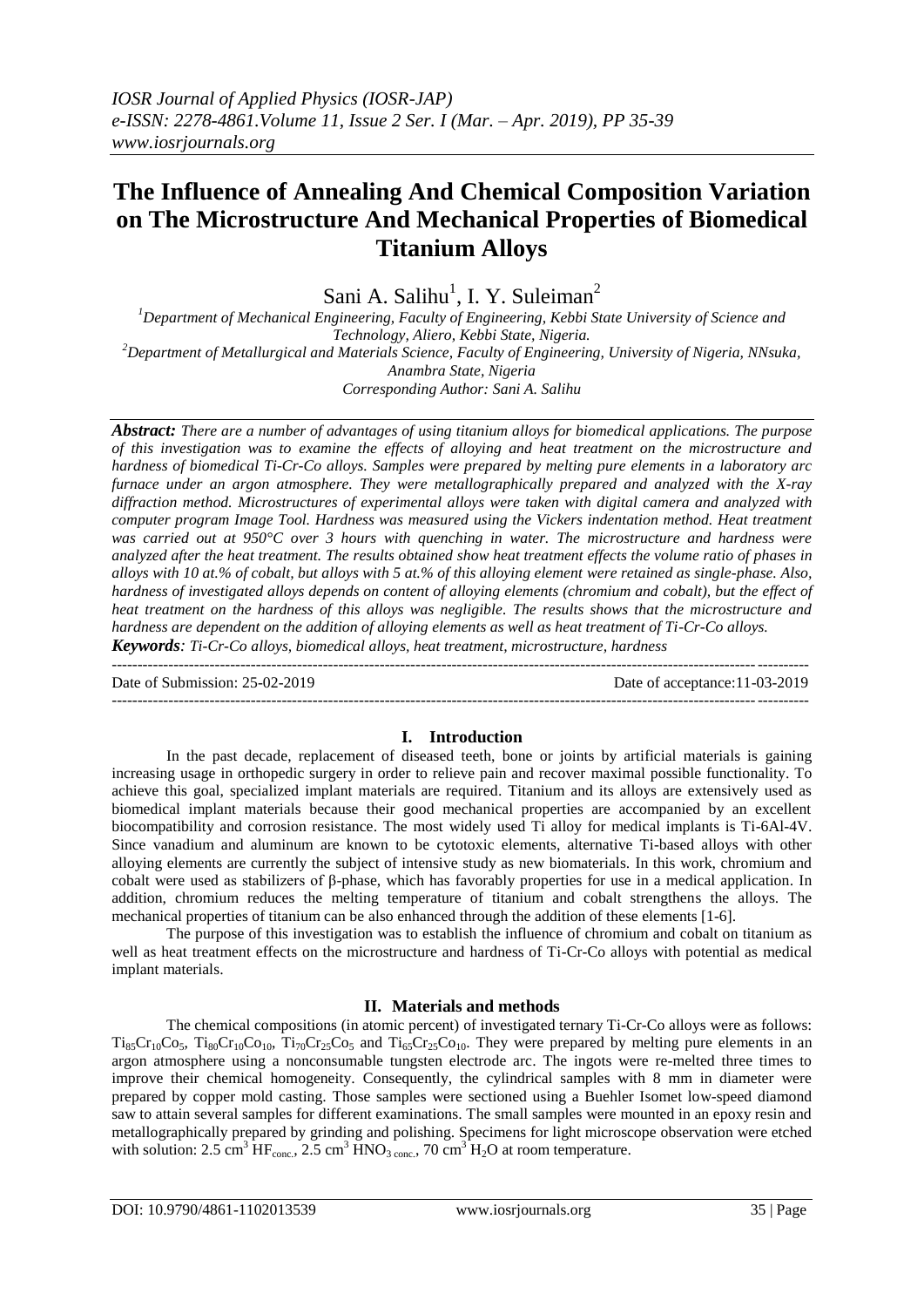X-ray diffraction (XRD) for phase analysis was conducted by using a diffractometer (Philips PW3710) operating at 40 kV and 40 mA. Ni-filtered Cu  $K_{\alpha}$  radiation was used for this study, wherein the phases were identified by matching each characteristic peak with the JCPDS files [7].

The microstructures of prepared specimens were observed by light microscope (Leitz, Ortholux) at the magnification of 280 x. Microphotographs were taken with a digital camera, an Olympus DP11. They were used for quantitative analysis which was carried out by the computer program Image Tool UTHSCSA.

Hardness measurements were performed by the Vickers indentation method on the equipment Leica with load 19.60 N and holding time of 10 s.

The heat treatment of experimental alloys was carried out with the aim of improving the microstructure and mechanical properties. The samples of all as cast alloys were encapsulated in quartz in vacuum and heat treated at 950°C for 3 hours followed by quenching in water. The microstructure and hardness of alloys after heat treatment were analyzed again with methods described above.

#### **III. Results and discussion**

This paper shows that the microstructure and hardness of Ti-Cr-Co alloys is dependant on the addition of alloying elements as well as the heat treatment process used.

X-ray diffraction patterns of alloys with 10 at. % of cobalt (Figs. 1b, 1d), i.e.  $Ti_{80}Cr_{10}Co_{10}$  and  $Ti_{65}Cr_{25}Co_{10}$ , show two phases identified as β phase, which is dominant, and the intermetallic compound Ti<sub>2</sub>Co. XRD patterns of alloys with 5 at. % of cobalt (Figs. 1a, 1c) show diffraction maximums of β phase only. It follows that with reduction of cobalt content from 10 to 5 at. % the intermetallic compound  $Ti<sub>2</sub>Co$  formation is avoided. In this way, the microstructure of alloys with lower cobalt content includes just the β phase. At the same time, chromium content in these alloys is higher than 10 at. % which is enough for retaining the cubic body-centered crystal structure of β phase [2].



Figure 2 shows light micrographs of as cast experimental alloys taken with digital camera. The microstructure of alloys  $T_{185}Cr_{10}Co_5$  and  $T_{170}Cr_{25}Co_5$  (Fig. 2a, 2e) is composed of one phase, which is according to the XRD analysis results identified as the  $\beta$  phase. This phase exhibits very coarse grains, similar to other Ti-Cr biomedical alloys [8]. As cast alloys  $Ti_{80}Cr_{10}Co_{10}$  and  $Ti_{65}Cr_{25}Co_{10}$  have a three-phase microstructure, which is composed of a metallic matrix, a second phase on the grain boundaries and the third phase inside the grains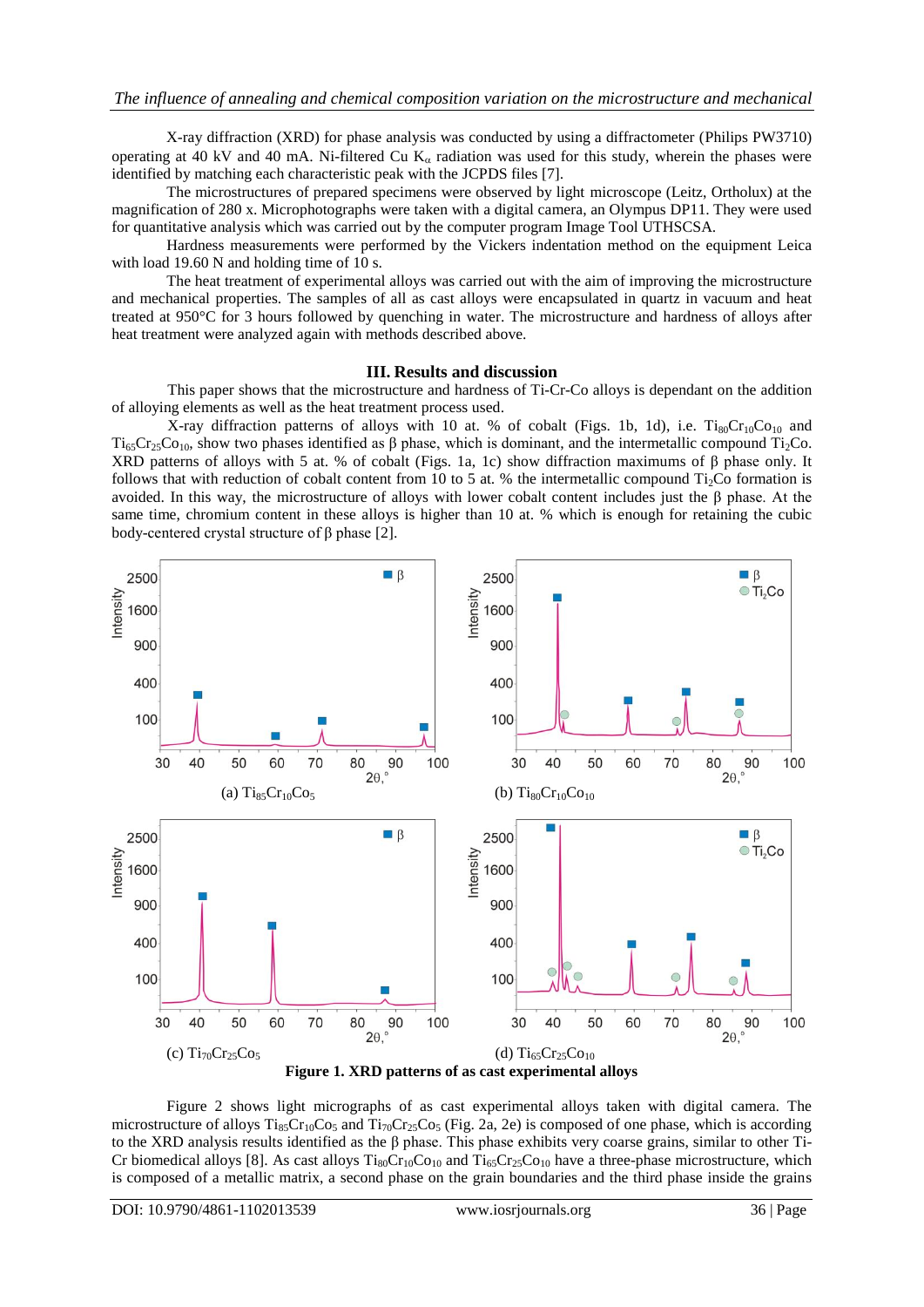## *The influence of annealing and chemical composition variation on the microstructure and mechanical*

(Fig. 2c, 2g). The metallic matrix is  $\beta$  phase, because it's the dominant phase on the XRD patterns and shows the strongest diffraction maximums. Likewise, second phase is identified as the intermetallic compound  $Ti<sub>2</sub>Co$ , which precipitates on the grain boundaries. Since the XRD patterns for these two alloys show only maximums for two phases the third phase was in such small amounts which could not be detected by the XRD method. According to the corresponding diagrams [8] it was identified as the  $\alpha$  phase.



**Figure 2. Light micrographs of as cast and heat treated alloys (280x)**

After annealing heat treatment the alloys  $Ti_{80}Cr_{10}Co_{10}$  and  $Ti_{65}Cr_{25}Co_{10}$  show a two-phase microstructure which consists of the  $\beta$ -matrix and an intermetallic compound, Ti<sub>2</sub>Co, at the grain boundaries of β phase (Figs. 2d, 2h). A microstructure comparison of heat treated and the as cast condition of these two alloys implies that the third  $\alpha$  phase is no longer present. In the alloys Ti<sub>85</sub>Cr<sub>10</sub>Co<sub>5</sub> and Ti<sub>70</sub>Cr<sub>25</sub>Co<sub>5</sub>, which were singlephase in their as cast condition, a very small amount of intermetallic compound  $Ti<sub>2</sub>Co$  was precipitated at the grain boundaries of β-matrix after heat treatment. In addition, it resulted with significantly enlargement of the β phase grains.

A quantitative analysis (Table 1) has revealed that among heterogeneous alloys, i.e. alloys with 10 at. % of cobalt, will have a higher β phase portion those alloys with higher titanium content and smaller chromium content.

|                               | As cast   |                                  |            |                                                 | Heat treated |                      |                                                 |  |
|-------------------------------|-----------|----------------------------------|------------|-------------------------------------------------|--------------|----------------------|-------------------------------------------------|--|
| Alloy composition,<br>$at.$ % | % $\beta$ | % Ti <sub>2</sub> C <sub>0</sub> | % $\alpha$ | Average area of<br>grains, $\mu$ m <sup>2</sup> | $%$ $\beta$  | % Ti <sub>2</sub> Co | Average area of<br>grains, $\mu$ m <sup>-</sup> |  |
| $Ti_{85}Cr_{10}Co_{5}$        | 100.00    |                                  |            | 1117.12                                         | 100.00       |                      |                                                 |  |
| $Ti_{80}Cr_{10}Co_{10}$       | 66.39     | 30.62                            | 2.99       | 130.17                                          | 92.94        | 7.06                 | 72.30                                           |  |
| $Ti_{70}Cr_{25}Co_5$          | 100.00    | $\overline{\phantom{a}}$         |            | 3517,87                                         | 100.00       |                      |                                                 |  |
| $Ti_{65}Cr_{25}Co_{10}$       | 56.73     | 36.79                            | 6.48       | 71.54                                           | 53.29        | 46.71                | 144.26                                          |  |

| Table 1. The chemical compositions and quantitative metallography results for as cast and heat treated |
|--------------------------------------------------------------------------------------------------------|
| experimental alloys                                                                                    |

The volume portions of the intermetallic compound and  $\alpha$  phase increase with decreasing titanium and increasing chromium content. The alloy  $T_{180}Cr_{10}Co_{10}$ , with greater portion of β phase, has coarser grains. The data in Table 1 shows that single-phase β alloys have very coarse average area of grains.

The results of quantitative metallography of heat treated alloys (Table 1) show that intermetallic compound portion decreased in alloy  $Ti_{80}Cr_{10}Co_{10}$  for 23,56% and increased in alloy  $Ti_{65}Cr_{25}Co_{10}$  for 14,92% in comparison with the as cast condition. The same is valid for the average area of grains, which could not be determined for the other two alloys. The reason for this lies in the fact that the grains are too big and therefore excluded from the micrographs.

The Vickers hardness measurements (Table 2) show the strong effect of chemical composition and microstructure on hardness values. Among the as cast alloys with 10 at. % of cobalt, hardness values increase with increasing chromium content (from 10 to 25 at. % of Cr), which is also observe by Majumdar et al [2]. It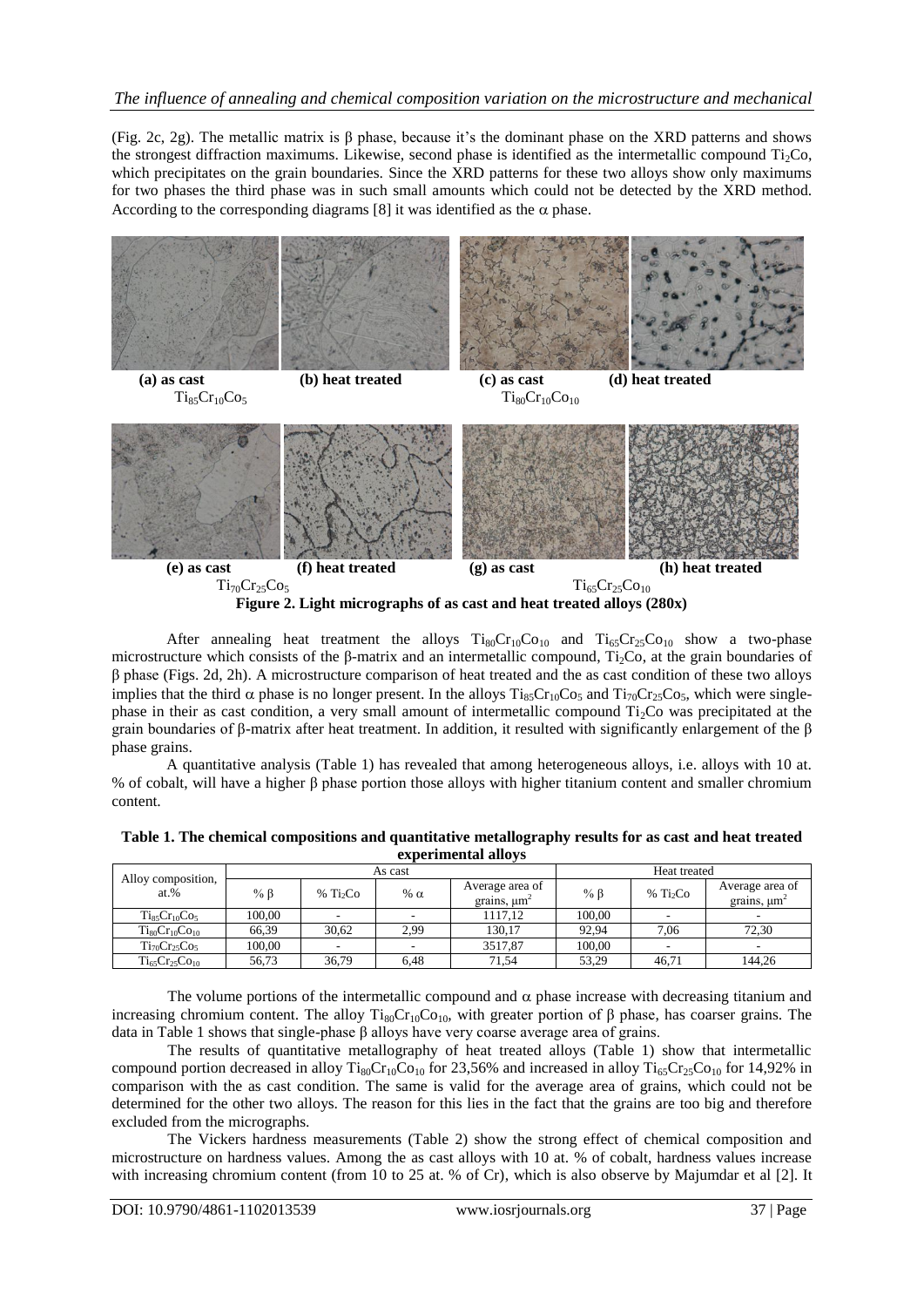could be explained with the following hypotheses: during the Ti-Cr solid solution formation, around the chromium atom in crystal structure of titanium voids were formed, because the diameter of chromium atom is smaller than that of titanium. Consequently, the chromium content increase causes the enlargement of voids whereupon alloys hardness increases. However, hardness upgrowth of this alloys with 10 at. % of cobalt primary is associated with the presence of intermetallic compound  $Ti<sub>2</sub>Co$ . Therefore, hardness of these threephase alloys increases with the increase of the intermetallic compound portion (Table 1). Likewise, among the single-phase alloys, hardness increases with increasing chromium content. Measured values (359 and 444 HV2) are similar to that of the other β-type biomedical alloys [9].

| Table 2. Vickets hardness of as east experimental allovs |                         |                |                     |  |  |  |  |  |
|----------------------------------------------------------|-------------------------|----------------|---------------------|--|--|--|--|--|
|                                                          |                         | HV2            |                     |  |  |  |  |  |
| Alloy No.                                                | Alloy composition, at.% | As cast alloys | Heat treated alloys |  |  |  |  |  |
|                                                          | $Ti85Cr10Co5$           | 359            | 381                 |  |  |  |  |  |
|                                                          | $Ti_{80}Cr_{10}Co_{10}$ | 489            | 439                 |  |  |  |  |  |
|                                                          | $Ti_{70}Cr_{25}Co_5$    | 444            | 455                 |  |  |  |  |  |
|                                                          | $Ti_{65}Cr_{25}Co_{10}$ | 550            |                     |  |  |  |  |  |

|  |  |  | Table 2. Vickers hardness of as cast experimental alloys |
|--|--|--|----------------------------------------------------------|
|--|--|--|----------------------------------------------------------|

Vickers hardness values of heat treated alloys (Table 2) are very close to those of as cast alloys (Fig 4).



**Figure 4. Vickers hardness comparison of as cast and heat treated alloys**

After heat treatment  $Ti_{80}Cr_{10}Co_{10}$  and  $Ti_{65}Cr_{25}Co_{10}$  show a similar tendency to slightly decrease in hardness when compared to the as cast condition. Thereat volume portion of intermetallic compound was changed differently. It follows that the grain size of alloys after heat treatment has a more important affect on this mechanical property. Hardness decrement could be related to the fact that the  $\alpha$  phase is no longer seen in the microstructure of these alloys. Namely, it is known that the  $\alpha$  phase exhibits the higher hardness values than the β phase [10]. Alloys Ti<sub>85</sub>Cr<sub>10</sub>Co<sub>5</sub> and Ti<sub>70</sub>Cr<sub>25</sub>Co<sub>5</sub>, after heat treatment, possessed a higher hardness value in comparison with the as cast condition. That could be explained by the precipitation of negligible amount of intermetallic compound  $Ti<sub>2</sub>Co$ , mainly at the grain boundaries of the  $\beta$  phase.

### **IV. Conclusions**

The microstructure and hardness of alloys  $T_{185}Cr_{10}Co_5$ ,  $T_{180}Cr_{10}Co_{10}$ ,  $T_{170}Cr_{25}Co_5$  and  $T_{165}Cr_{25}Co_{10}$  in as cast condition and after heat treatment were investigated. The following results were obtained:

- 1. Microstructure of as cast alloys with 10 at. % of cobalt consists of a β phase, the intermetallic compound Ti<sub>2</sub>Co and a  $\alpha$  phase, while in that of alloys with 5 at.% of Co only the β phase is present.
- 2. The β phase portion in alloys with 10 at. % of Co decreases with decreasing titanium and increasing chromium content. Simultaneously, the portion of intermetallic compound increases.
- 3. Among alloys with 10 at. % of Co heat treatment did not result in homogenous single β phase alloys, although  $\alpha$  phase was transformed into the β phase. Namely, the intermetallic compound Ti<sub>2</sub>Co was retained.
- 4. Vickers hardness of as cast alloys with 10 at. % of Co increases with increasing chromium and Ti<sub>2</sub>Co content. Hardness of single β-phase alloys also increases with increasing chromium content.
- 5. Vickers hardness of alloys with 5 at. % of Co after heat treatment was little higher in relation to the as cast condition, while that of alloys with 10 at. % of Co was decreased.